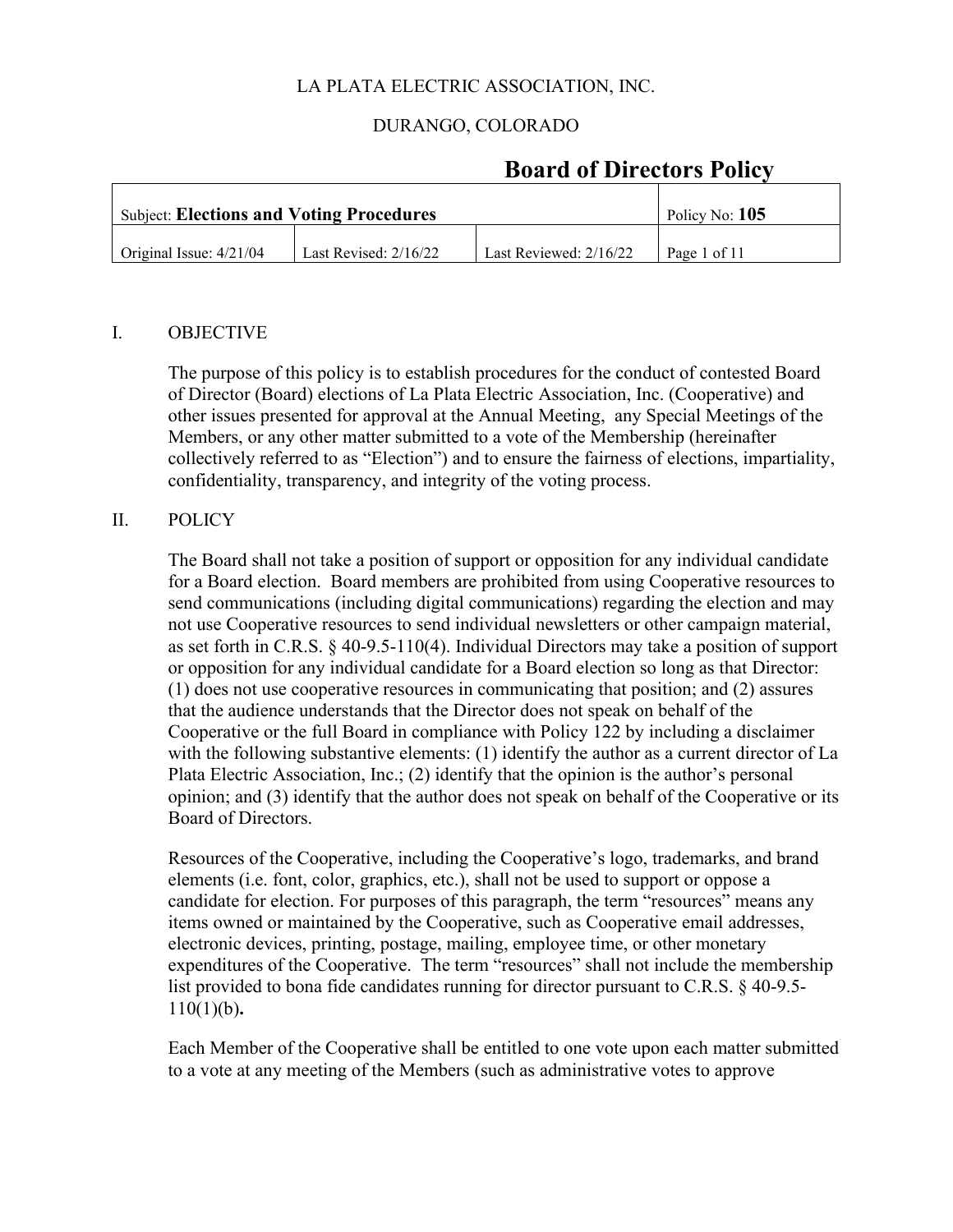#### DURANGO, COLORADO

| <b>Subject: Elections and Voting Procedures</b> | Policy No: $105$        |                          |              |
|-------------------------------------------------|-------------------------|--------------------------|--------------|
| Original Issue: $4/21/04$                       | Last Revised: $2/16/22$ | Last Reviewed: $2/16/22$ | Page 2 of 11 |

# **Board of Directors Policy**

minutes, etc.). At all meetings of the Members at which a quorum is present, all questions validly presented at the meeting shall be decided by a vote of a majority of the Members voting in person; except as otherwise provided by law, the Articles of Incorporation, or Bylaws.

- A. Election Supervision
	- 1. The Board shall, when practicable, appoint an independent third party (such as a Certified Public Accounting firm, professional electioneering firm, or other designee) to receive, prepare, and secure the return envelopes containing ballots, and at the appropriate time, tabulate ballots and report voting results to the Members.
	- 2. In the absence of an independent third party, the Board will appoint a teller committee consisting of at least six members based upon their election experience, geographical representation from the Cooperative's service territory, and willingness and ability to serve openly, fairly, and impartially. The teller committee shall monitor the election procedure in accordance with this policy and ensure integrity of the election. The teller committee shall elect a head teller to ensure the teller committee performs its purpose and to provide a verifiable record of the election.
	- 3. The Board shall also appoint an Election Supervisory Committee consisting of a member from each of the Cooperative's Director Districts.
		- a. To be a member of the Election Supervisory Committee the individual shall be a member of the Cooperative in good standing, shall be fair, impartial, and have some experience in the general process of elections.
		- b. Nominations for the Election Supervisory Committee shall be made to the Board by the current directors from the respective Director District. The Board shall appoint the members of the Election Supervisory Committee to serve for one annual term, with no limit to the number of terms served. Such appointment shall be made no later than two months before the Annual Meeting after receiving nominations four months before the Annual Meeting.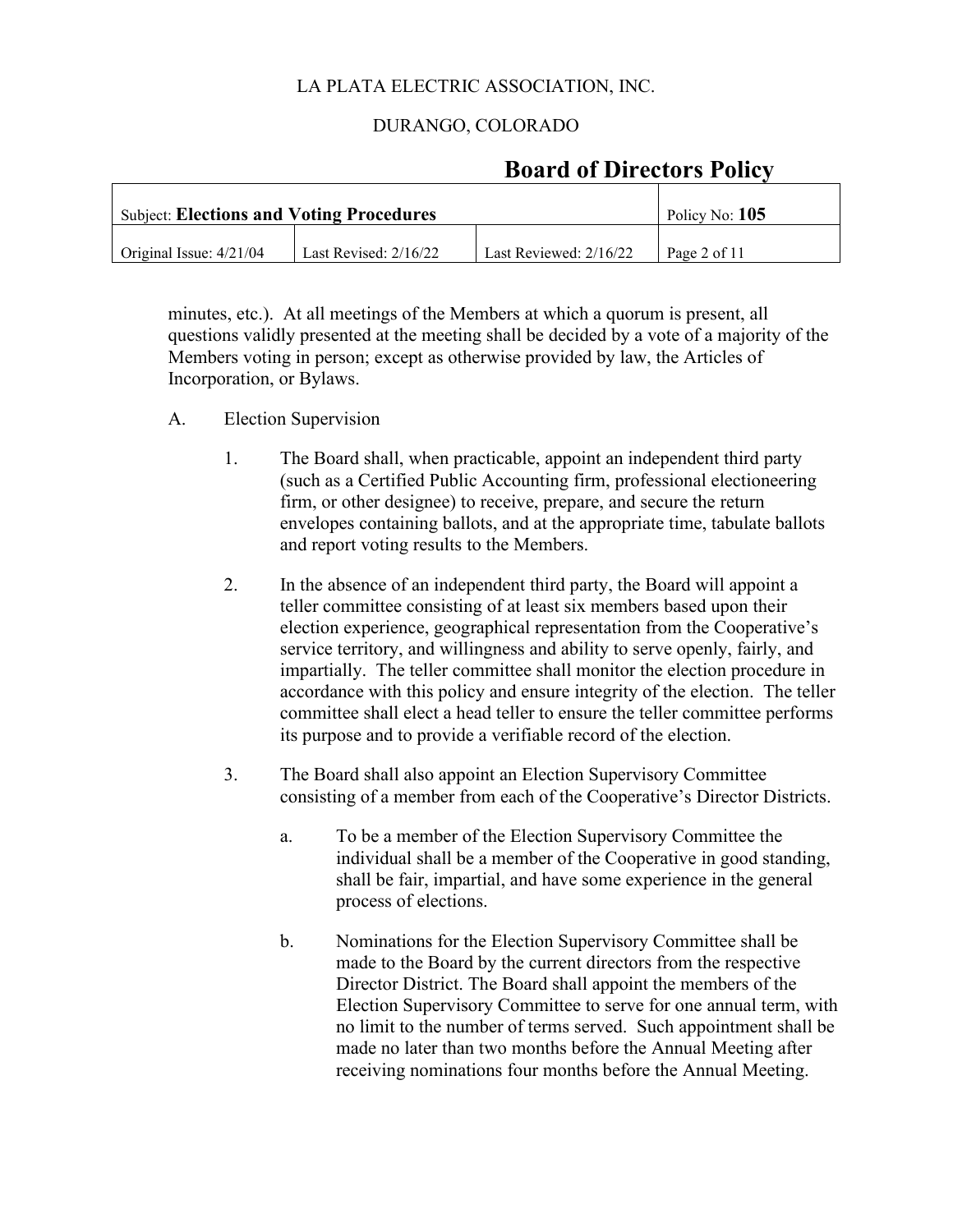#### DURANGO, COLORADO

# **Board of Directors Policy**

| Subject: Elections and Voting Procedures |                         |                          | Policy No: $105$ |
|------------------------------------------|-------------------------|--------------------------|------------------|
| $\int$ Original Issue: $4/21/04$         | Last Revised: $2/16/22$ | Last Reviewed: $2/16/22$ | Page 3 of 11     |

- c. The Election Supervisory Committee shall be advised by the Cooperative Attorney.
- d. The Committee's responsibilities are to resolve: all issues or questions that may arise with respect to the election and voting process, the validity of Members' signatures on nominating petitions and return envelopes, the registration of Members, the tabulation of ballots, and any challenges to the election and voting process. At least three members of the Election Supervisory Committee are necessary to make the decision to resolve an issue or question. If the Election Supervisory Committee's decision ends in a tie, the Cooperative Attorney is authorized to cast the deciding vote. The Election Supervisory Committee shall follow the guidelines as presented in the attached Exhibit 1 in carrying out its duties.
- e. The Election Supervisory Committee members shall be reimbursed for actual expenses incurred, such as mileage at the standard IRS rate, plus a per diem rate equal to the per diem rate paid to the Board for attending meetings.
- B. Nomination requirements

Elections for members of the Board will be held annually by the Cooperative in accordance with its Bylaws. The date for the Election will be posted on the Cooperative's website no less than six months prior to the Election.

1. Any Member in good standing of the Cooperative, meeting the qualifications of Article III, Section 2, of the Cooperative Bylaws, is eligible to submit a nominating petition to become a candidate for the Board. Nominating petitions must be signed by at least 15 qualified members of the Cooperative and submitted to the Board no later than 60 days prior to the election.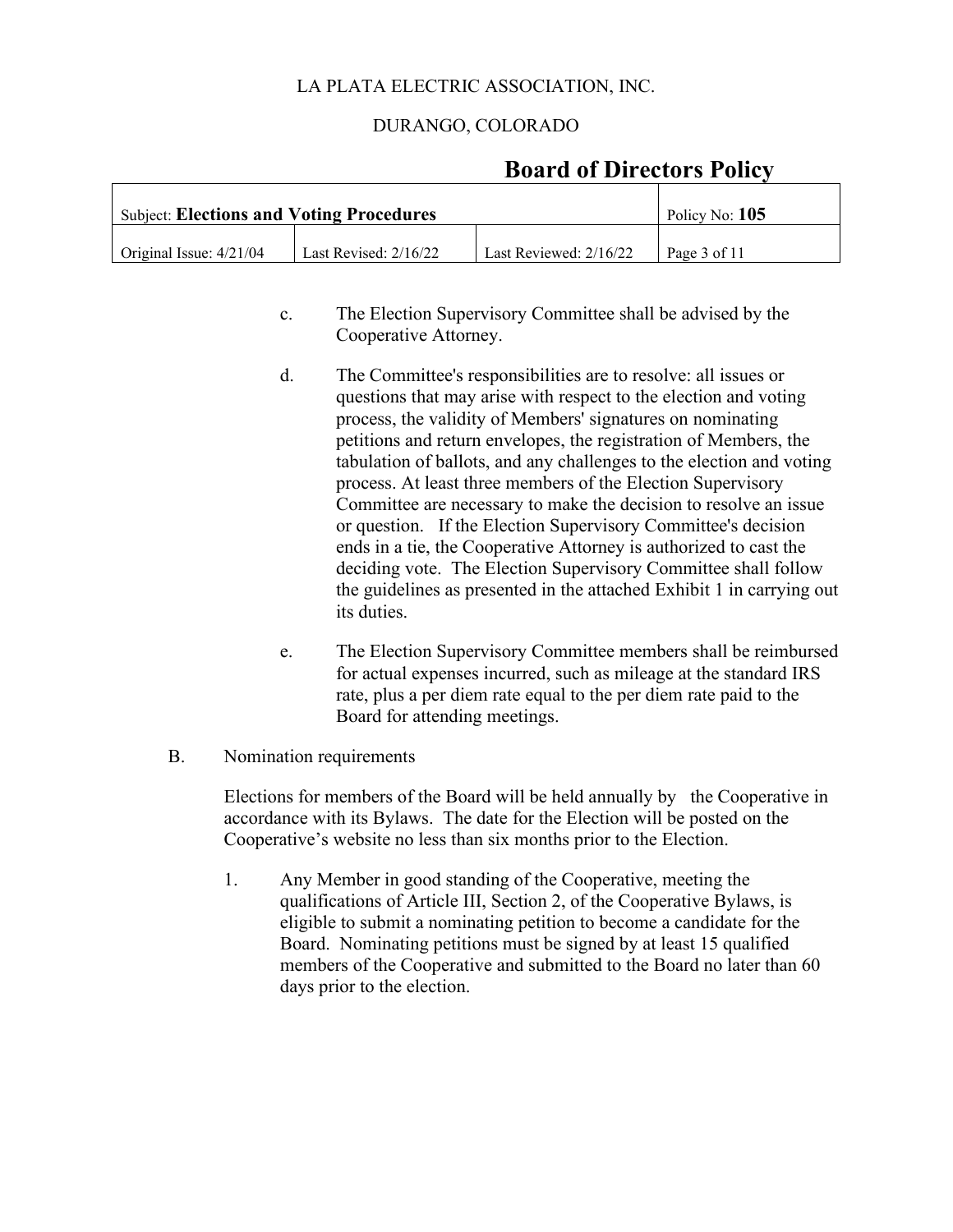### DURANGO, COLORADO

# **Board of Directors Policy**

| <b>Subject: Elections and Voting Procedures</b> |                         |                          | Policy No: $105$ |
|-------------------------------------------------|-------------------------|--------------------------|------------------|
| Original Issue: $4/21/04$                       | Last Revised: $2/16/22$ | Last Reviewed: $2/16/22$ | Page 4 of 11     |

- 2. No candidate may solicit for signatures on Cooperative property or use Cooperative resources in campaign efforts, other than obtaining a list of members from the Cooperative in accordance with applicable policy and state statute.
- 3. Candidates for the Board must sign an affidavit verifying his/her qualifications to run. The Election Supervisory Committee may use electric billing information from the Cooperative, voter registration information from the state of Colorado, and other information as needed to verify that candidates meet the requirements to run.
- C. Election and voting requirements.

Ballots shall be mailed to all Members of the Cooperative at their billing address, except for Members who reside in a District in which an election has been cancelled, approximately 30 days prior to the Election.

- 1. All mail ballots shall contain a return envelope which must be signed by the Member. Members who vote by mail are not entitled to vote at a meeting in the same Election.
- 2. The deadline for mailing ballots shall be posted on the Cooperative's website at least three months prior to the deadline. Information on how to become a candidate and the schedule of elections shall be posted on the Cooperative's website and otherwise publicized based on a member's preferred method of communication no less than two months before petitions to become a candidate are due.
- 3. The ballot position of a qualified candidate will be determined on a random basis prior to the publication of the ballot by the Election Supervisory Committee.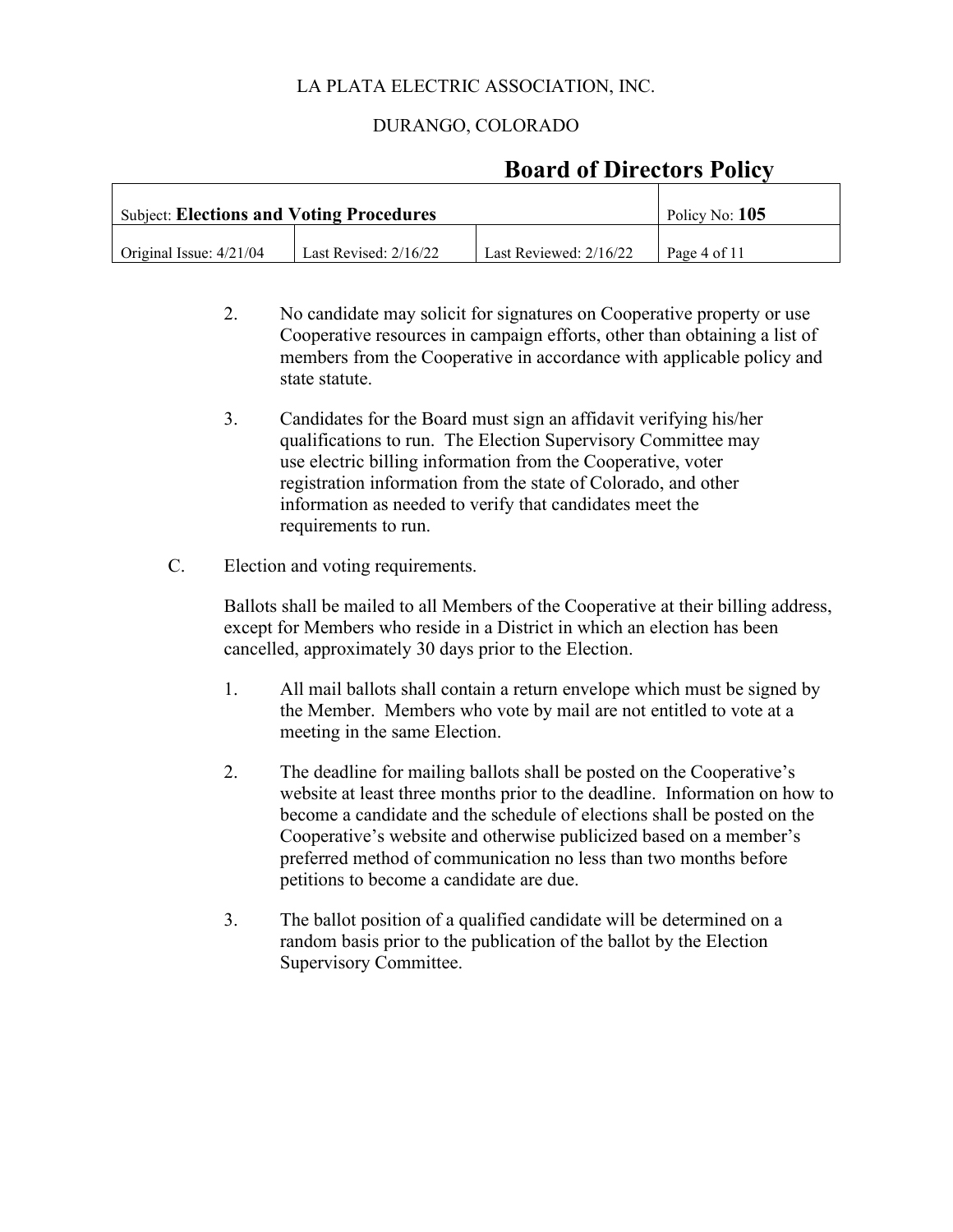### DURANGO, COLORADO

| <b>Subject: Elections and Voting Procedures</b> |                       |                          | Policy No: 105 |
|-------------------------------------------------|-----------------------|--------------------------|----------------|
| Original Issue: $4/21/04$                       | Last Revised: 2/16/22 | Last Reviewed: $2/16/22$ | Page 5 of 11   |

# **Board of Directors Policy**

- 4. If an election is held within that district, the packet that is mailed to Members with the ballot shall contain voting instructions and biographical information about each qualified candidate. Candidates, even if unopposed, will be identified by name, district, and length of Membership. A candidate, even if unopposed, may submit up to a 250-word summary of their qualifications and views for inclusion in the ballot envelope insert In the event a candidate submits more than 250 words, the statement will be truncated. The Cooperative will not make any other edits to the statement.
- 5. A Member may request a replacement ballot. The Member will be advised that they may vote in person at the meeting, if applicable. Should that be unsatisfactory, a replacement ballot packet will be reissued to the Member. Should the Cooperative receive more than one ballot from any one Member, any subsequent ballot after the first ballot received from said Member will be declared invalid.
	- a. The Cooperative will endeavor to contact the Member in question, when multiple ballots are received from a Member, by contacting the Member at the address or phone number on file with the Cooperative. Nothing in this paragraph shall alter the counting of the first ballot received by the Member and the invalidating of the second ballot received, and the purpose of this paragraph is solely to provide the Member with information regarding the effect of submitting multiple ballots.
- 6. If an independent third party is utilized, that party will receive the return envelopes and maintain care, custody, and control of the return envelopes until the tabulation process is completed.

### III. VOTING/NOMINATING PETITION QUALIFICATIONS

A. Only Members of the Cooperative may sign a nominating petition. Only Members of the Cooperative may vote in an Election.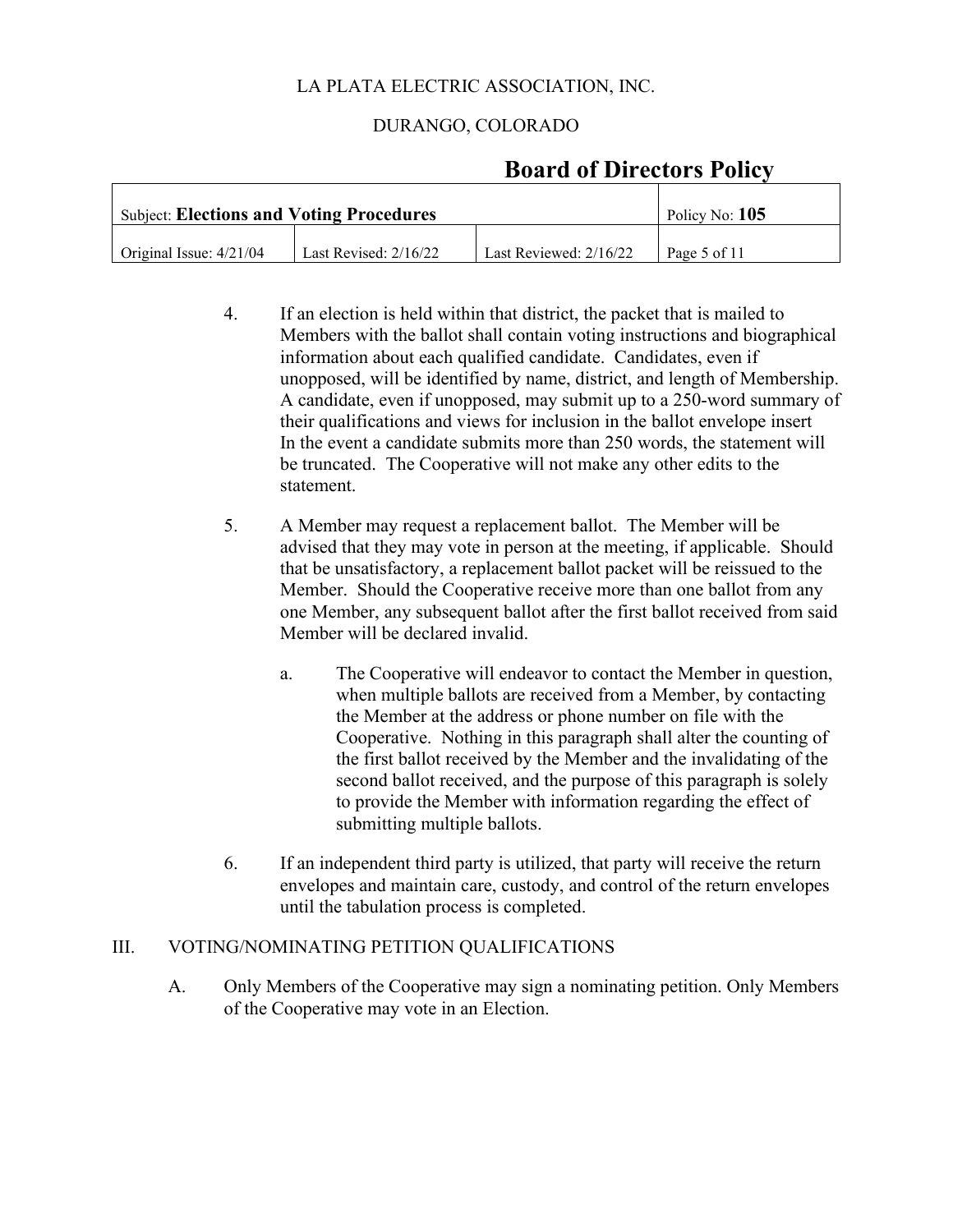# DURANGO, COLORADO

# **Board of Directors Policy**

| <b>Subject: Elections and Voting Procedures</b> |                         |                          | Policy No: 105 |
|-------------------------------------------------|-------------------------|--------------------------|----------------|
| Original Issue: 4/21/04                         | Last Revised: $2/16/22$ | Last Reviewed: $2/16/22$ | Page 6 of 11   |

- B. Specific Membership types and acceptable signatures for each include, but are not necessarily limited to, the following:
	- 1. Individual Membership The Member of record's signature. In the case of a joint Membership, one signature from any joint Member is acceptable on a return envelope, and one signature is acceptable on a nominating petition.
	- 2. Corporate Membership The signature of an officer or assistant officer of the corporation such as President, Vice-President, Secretary, or Treasurer.
	- 3. Unincorporated Entity Membership The signature of an authorized representative. The Cooperative may request additional documentation to evidence the appointment of an authorized representative to sign the ballot or nominating petition.
- C. The Election Supervisory Committee will determine signature and Membership validity if challenged, including, but not limited to, clear evidence of a signature by someone other than the Member. Unsigned return envelopes will invalidate any ballot contained therein and will remain unopened. The independent third party or teller committee shall have the unsigned envelopes/ballots available for Member signature at the meeting, if applicable, prior to the close of voting.

#### IV. BALLOT PROCEDURES

For each election a printed ballot and a return envelope containing a signature line by the voting Member shall be mailed to each Member. Each Member shall be instructed that, if the Member wishes to vote, the ballot shall be marked in accordance with instructions to be placed on each ballot and the ballot shall then be mailed or otherwise returned in the return envelope, which must be signed by the Member. Ballots in unsigned return envelopes shall not be counted. Return envelopes containing more than one ballot (i.e.: two or more Members returning ballots in a single envelope) shall not be counted. Instructions regarding the signing and return of ballots shall clearly be marked on the return envelope. The process of receiving, preparing, and securing the return envelopes will be in the care, custody, and control of the selected independent third party or teller committee, under the supervision of the Election Supervisory Committee.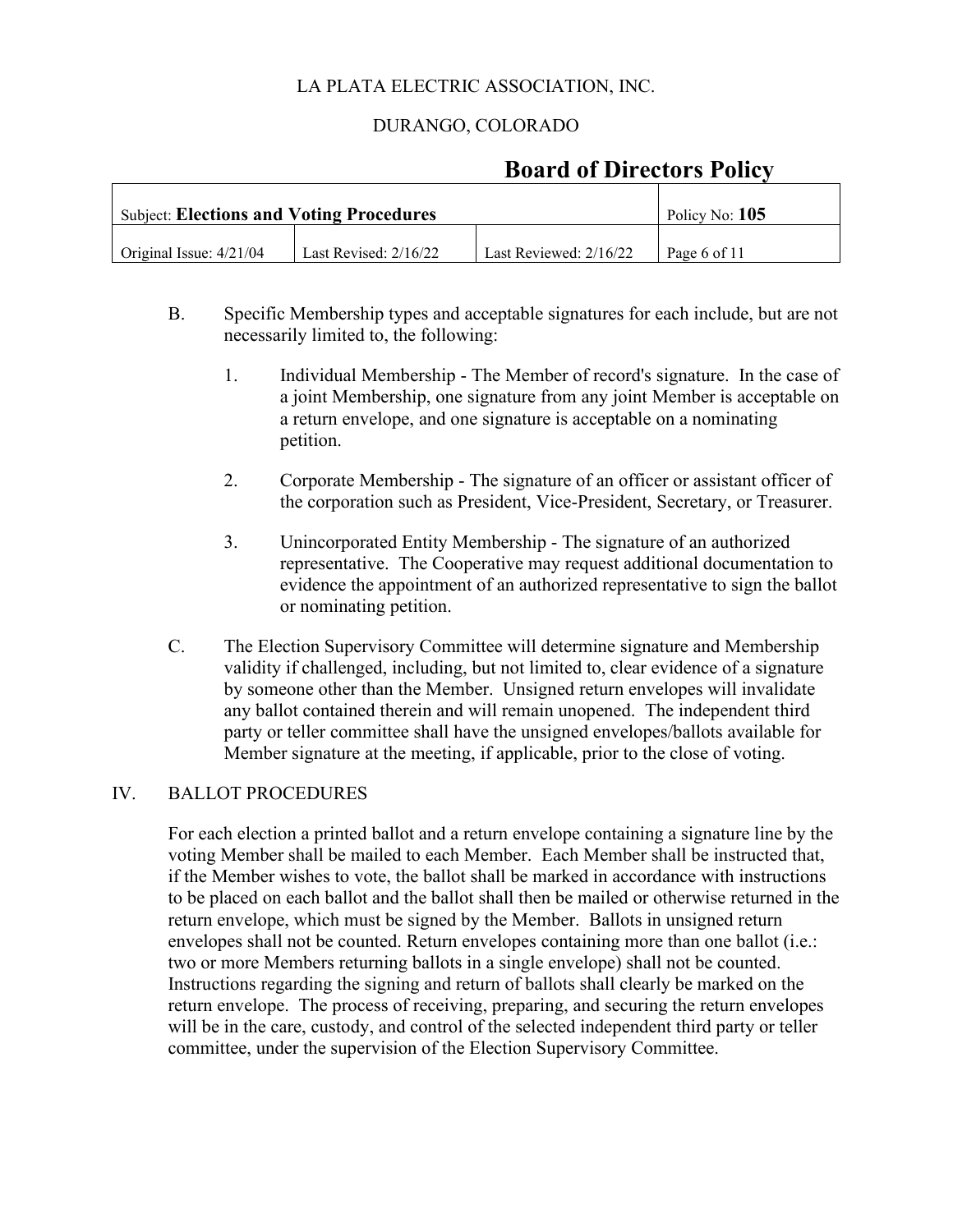### DURANGO, COLORADO

| <b>Subject: Elections and Voting Procedures</b> | Policy No: 105          |                        |              |
|-------------------------------------------------|-------------------------|------------------------|--------------|
| Original Issue: $4/21/04$                       | Last Revised: $2/16/22$ | Last Reviewed: 2/16/22 | Page 7 of 11 |

# **Board of Directors Policy**

- A. If an independent third party is utilized, return envelopes shall be addressed to the independent third party selected. The independent third party shall keep the return envelopes unopened and secure until the tabulation process begins at the designated time and location prior to the start of the meeting, if applicable. If the teller committee is utilized, then the return envelopes shall be addressed to the Cooperative. The Cooperative shall keep the return envelopes unopened and secured until the tabulation process begins at the designated time and location prior to the start of the meeting, if applicable.
- B. The return envelopes list the Member's name, address, voting district, and membership number, as generated from the Membership records of the Cooperative. The envelopes shall have a signature block for the Member's signature, printed name, and title. Other appropriate information and directions will also be provided. Any ballots delivered to the Cooperative in person or by mail shall be delivered by secure means to the independent third party or teller committee prior to the close of voting.
- C. Ballots shall be maintained in the following manner: 1) maintain an accounting of the number of returned envelopes by Director District; and 2) sort the envelopes into groups after comparing the Member label to the signature block. The groups include: i) envelopes signed by the member, officer, or authorized representative; ii) envelopes unsigned; and iii) envelopes to be reviewed by the Election Supervisory Committee for their determination of validity.
- D. The Cooperative shall report, at least weekly, the gross tally of returned envelopes on the Cooperative's website. Said tally shall be the only information released by the Cooperative, the Election Supervisory Committee, the independent third party, or the teller committee if an independent third party is not utilized, regarding the number of envelopes. Prior to the conclusion of the election, no information shall be released regarding information on the number of ballots returned by district or the names of members who have or have not returned envelopes, except for exchanging such information as may be necessary for the Cooperative and the independent third party, or the teller committee if an independent third party is not utilized, to determine if a member should receive a duplicate ballot.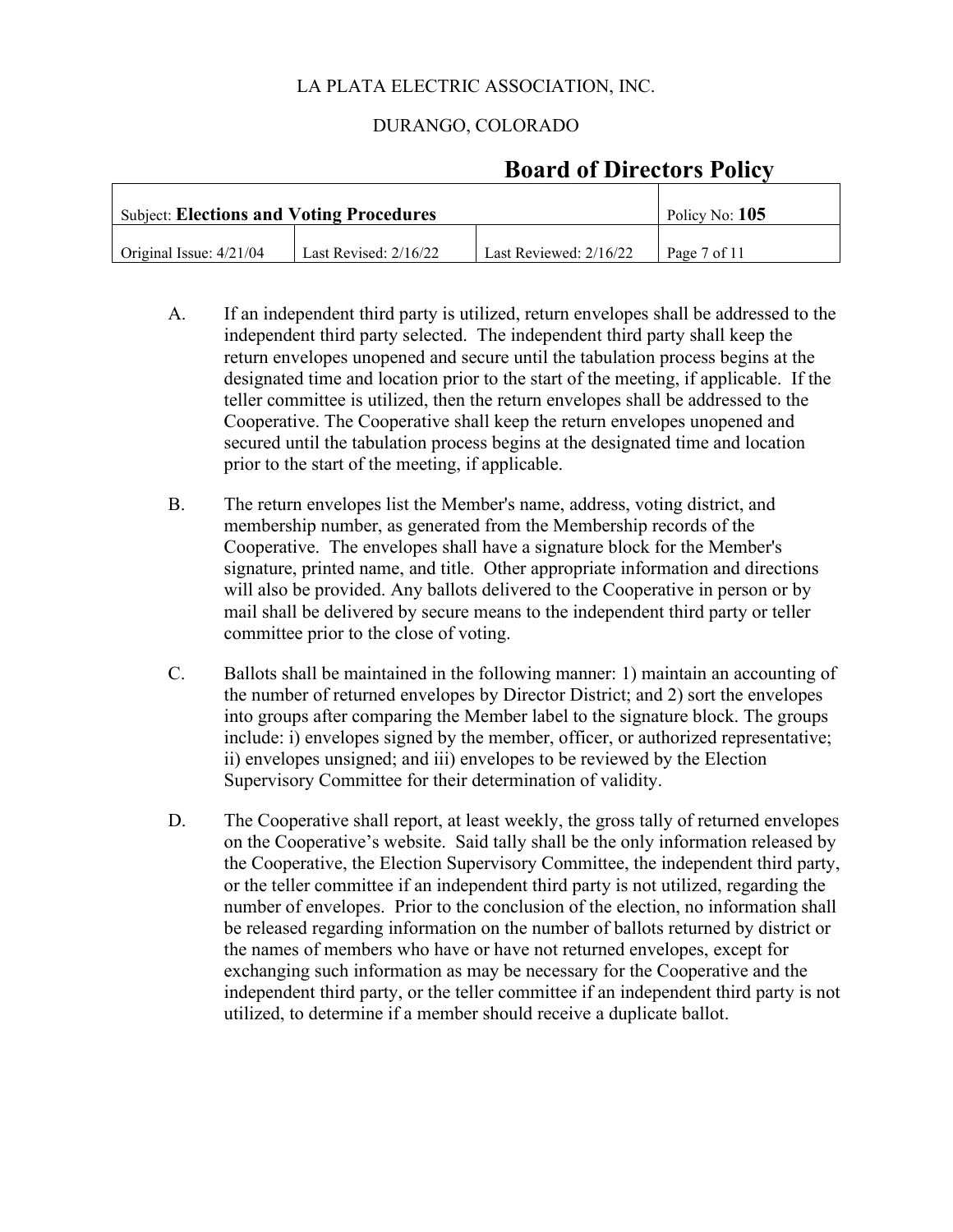### DURANGO, COLORADO

| <b>Subject: Elections and Voting Procedures</b> | Policy No: 105        |                          |              |
|-------------------------------------------------|-----------------------|--------------------------|--------------|
| Original Issue: $4/21/04$                       | Last Revised: 2/16/22 | Last Reviewed: $2/16/22$ | Page 8 of 11 |

# **Board of Directors Policy**

E. The independent third party, or the teller committee if an independent third party is not utilized, will maintain custody and control of all ballots cast, supervise tabulation of the mail-in ballots prior to the close of voting, supervise the inperson voting process if applicable, and supervise the transport and be in control of all ballots cast to a secure site for tabulation. The Election Supervisory Committee shall supervise either the independent third party or the teller committee in this process.

#### V. REGISTRATION

Registration of Members at the meeting will determine the presence of a quorum and, if required, to verify Membership for voting purposes. Pursuant to C.R.S. § 40-9.5-109.7 (3), any member who registers electronically or casts a vote through mail ballot is considered present in person for the purpose of determining a quorum for action by the membership. The registration process shall be handled by Cooperative staff, employees, and volunteers prior to the start of the meeting, if applicable. Pursuant to Article II, Section 4 of the Bylaws, 50 members present in person constitutes a quorum.

A. A meeting of members may be held electronically or in person as determined by the Board. In person balloting will be available to Members prior to the close of voting at all in person meetings of the Members. The Notice of the meeting shall specify the hours of in person balloting at the meeting and the specific time when in person balloting will be closed at the meeting. In person balloting is not allowed for Members who have voted by mail prior to the meeting.

#### VI. TABULATION

No person shall be allowed to electioneer, photograph, videotape, or tape record any voting activity in the registration and voting area while an Election is in progress at a meeting or at any ballot return location at any time. Such area shall include that portion of the interior of the building that is readily visible from where registration and voting is taking place.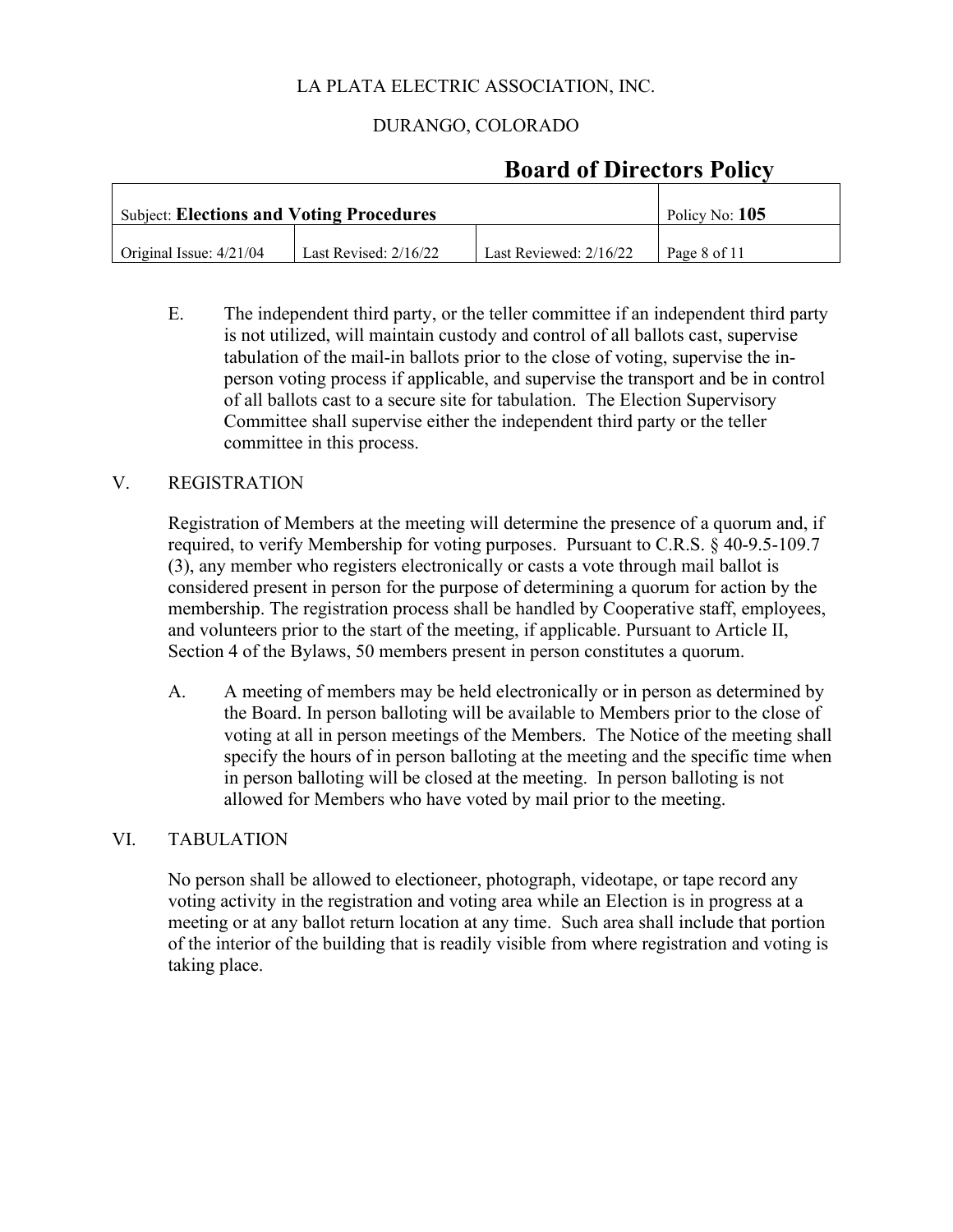### DURANGO, COLORADO

| <b>Subject: Elections and Voting Procedures</b> | Policy No: $105$        |                        |              |
|-------------------------------------------------|-------------------------|------------------------|--------------|
| Original Issue: 4/21/04                         | Last Revised: $2/16/22$ | Last Reviewed: 2/16/22 | Page 9 of 11 |

# **Board of Directors Policy**

- A. The independent third party may begin tabulation of mail-in ballots within a reasonable time before the close of voting, as agreed upon between the independent third party and the Election Supervisory Committee. Once balloting has been closed, any ballots cast in person prior to the close of voting shall be transferred to a secure site to begin the remainder of the ballot counting process. If the independent party is not utilized, the teller committee, once balloting has been closed, shall supervise the transport and be in control of all ballots and any ballots cast in person to a secure site to begin the ballot counting process.
- B. The independent third party shall develop its own methods of counting, crosschecking, recording, and reporting the result. Handling questionable or irregular ballots will be determined immediately by the Election Supervisory Committee, in consultation with the independent third party's representative. If an independent third party is not utilized, the teller committee will supervise Cooperative employees in the opening of the return envelopes, removal and opening of the privacy sleeve, the removal of ballots, and the counting of ballots.
- C. A qualified candidate, or a representative appointed by the candidate in writing, may observe the tabulation process. Observing the tabulation process shall not include obtaining a tally of votes cast before the final vote is announced. Questions or concerns, raised by the candidate, regarding the registration and/or voting process should be directed immediately to the Election Supervisory Committee for its immediate review and determination.
- D. The independent third party, or the teller committee if an independent third party is not utilized, will automatically recount all ballots appropriate to that Director District position or particular question if the difference between the highest number of votes cast for that Director District position or that particular question and the next highest number of votes cast is less than or equal to one-half of one percent of the highest vote cast in that particular Director election district or that particular question.
- E. In the event of a tie vote in a Director election, the outcome of the election shall be decided by the flip of a coin conducted by the President of the Board (or if the election involves the President, the Vice President) in the presence of the Board and the candidates. In the event of a tie on any other issue other than an election of directors, the issue shall fail.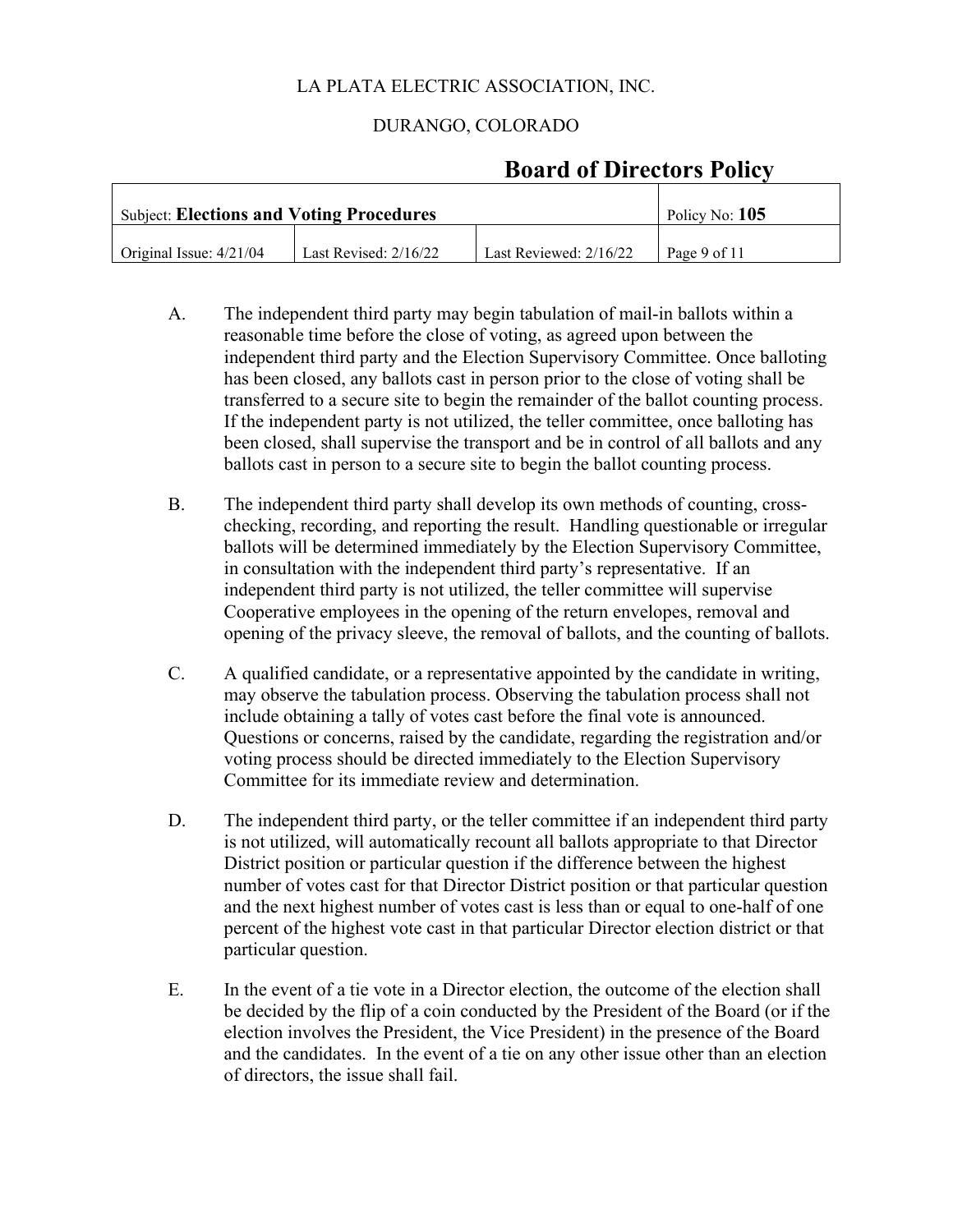### DURANGO, COLORADO

| <b>Subject: Elections and Voting Procedures</b> | Policy No: 105          |                          |                   |
|-------------------------------------------------|-------------------------|--------------------------|-------------------|
| $\int$ Original Issue: $4/21/04$                | Last Revised: $2/16/22$ | Last Reviewed: $2/16/22$ | Page $10$ of $11$ |

# **Board of Directors Policy**

- F. The independent third party's representative or the head teller, as is appropriate, will certify the results of the election and provide written certification to the President of the Board on behalf of the Board as soon as the results are available. In the event of a recount, the uncertified results will be released at the time of the regular election. The certified results will be released when the recount is finalized.
- G. In the event of a withdrawal of a candidate prior to the certification of the election results from a voluntary withdrawal, ineligibility, or death of the candidate, the opposition candidate Director receiving the most votes shall be deemed to win the election. If the withdrawal occurs at the time of a recount involving the withdrawing candidate, the recount process shall immediately cease.
- H. All return envelopes, ballots, and any materials used in conducting the count shall be preserved and turned over to the Cooperative for safekeeping after the challenge period and any challenges have been resolved. These envelopes, ballots, and materials will be preserved by the Cooperative for a period of not less than 90 days, after which, they may be destroyed.

### VII. CHALLENGES

Any qualified candidate may challenge the correctness of any announced result of a Director election in which he/she was a candidate. Should a challenge be presented it shall be made in writing, specifically asking for a recount, addressed to the Election Supervisory Committee, and presented within ten calendar days from the announcement of the official results. The Election Supervisory Committee will authorize one recount at the requesting candidate's expense; to be performed in the same manner as, and by the same independent third party or teller committee, that performed the original vote count.

#### VIII. DISPUTE RESOLUTION

The Election Supervisory Committee shall have the authority to rule on all questions that may arise with respect to the validity of nominating petitions, validity of Member signatures, the registration of Members, counting of ballots cast in any Election, determination of the validity of any ballot irregularly marked or cast, rulings upon all other questions that may arise relating to the ballot by mail process, Member voting and the election of Directors, and decisions upon any challenge, protest, or objection made